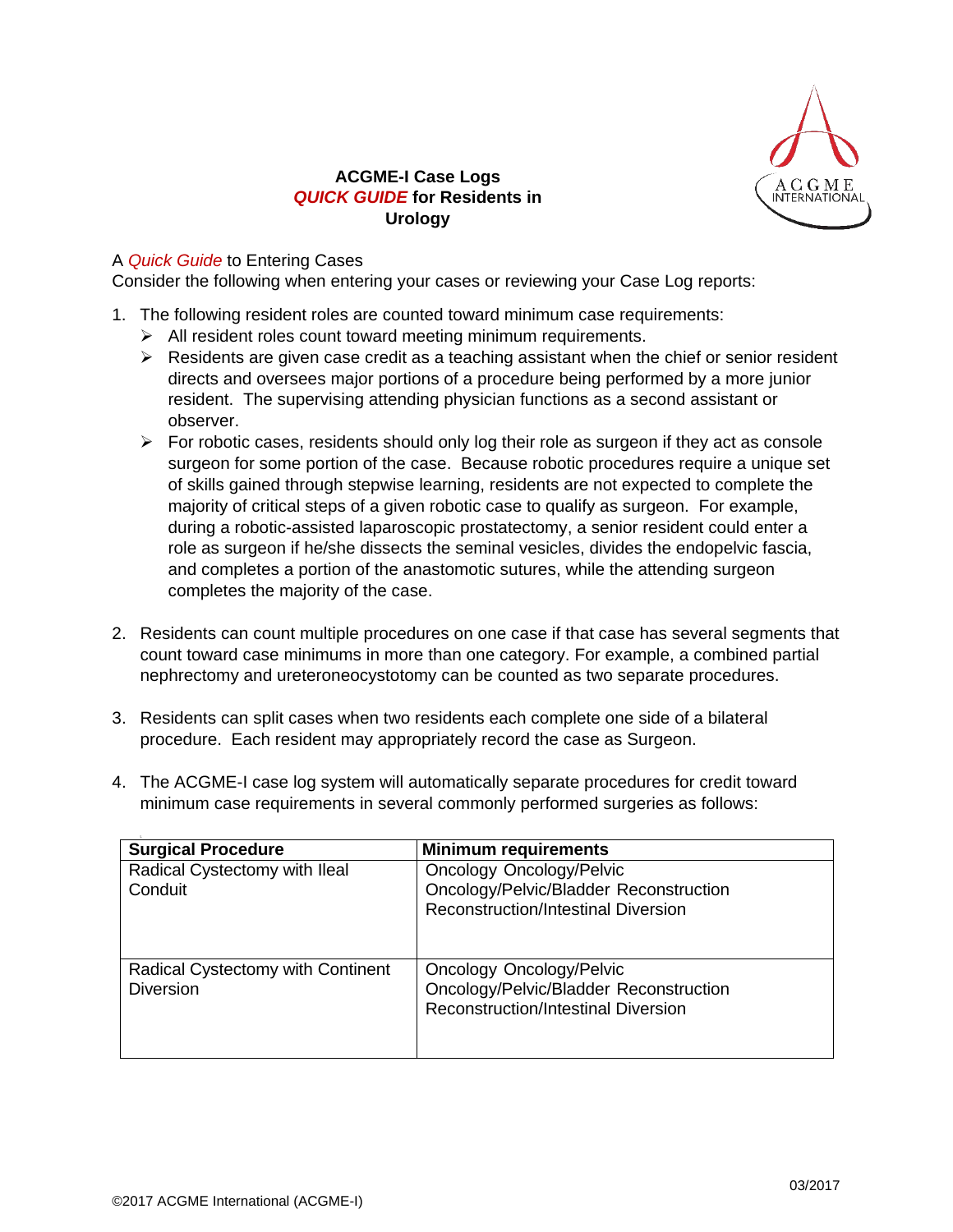| Lap/Robotic Adrenalectomy<br>Lap/Robotic Tumor Ablation<br>Lap/Robotic Partial Nephrectomy<br>Lap/Robotic Radical Nephrectomy<br>Lap/Robotic Donor Nephrectomy<br>Lap/Robotic Nephroureterectomy | Oncology Oncology/Retroperitoneal<br>Oncology/Retroperitoneal/Kidney<br>Laparoscopic/Robotic |
|--------------------------------------------------------------------------------------------------------------------------------------------------------------------------------------------------|----------------------------------------------------------------------------------------------|
| Lap/Robotic Pyeloplasty                                                                                                                                                                          | Reconstruction Laparoscopic/Robotic                                                          |
| Lap/Robotic Radical Prostatectomy                                                                                                                                                                | <b>Oncology Oncology/Pelvic</b><br>Oncology/Pelvic/Prostate<br>Laparoscopic/Robotic          |

## *Quick Guide* to Case Entry Fields

| <b>Resident</b>                                                 | Resident name is auto-filled upon login.                                                                                                                                                                                                                                                                                                                                                                                                                                                                                                                                                                                                                                                                                                                                                                                                                                                                                                                                                                |
|-----------------------------------------------------------------|---------------------------------------------------------------------------------------------------------------------------------------------------------------------------------------------------------------------------------------------------------------------------------------------------------------------------------------------------------------------------------------------------------------------------------------------------------------------------------------------------------------------------------------------------------------------------------------------------------------------------------------------------------------------------------------------------------------------------------------------------------------------------------------------------------------------------------------------------------------------------------------------------------------------------------------------------------------------------------------------------------|
| <b>Institution</b>                                              | Select the institution where the procedure was performed.                                                                                                                                                                                                                                                                                                                                                                                                                                                                                                                                                                                                                                                                                                                                                                                                                                                                                                                                               |
| Case ID                                                         | Indicate a unique patient identifier to allow tracking of the patient to the<br>procedure.                                                                                                                                                                                                                                                                                                                                                                                                                                                                                                                                                                                                                                                                                                                                                                                                                                                                                                              |
| <b>Resident</b><br>Program Year<br>and Resident<br>Year of Case | Enter your categorical year in the specialty at the time of the case. You<br>can adjust the Resident Year of Case field to a prior year if you wish to<br>backdate a case.                                                                                                                                                                                                                                                                                                                                                                                                                                                                                                                                                                                                                                                                                                                                                                                                                              |
| Attending                                                       | Select the attending physician who supervised the case. All attending<br>physicians should be available from the dropdown box. If the attending is<br>not listed, inform the program coordinator who can add the faculty<br>member to ADS.                                                                                                                                                                                                                                                                                                                                                                                                                                                                                                                                                                                                                                                                                                                                                              |
| Date                                                            | Enter the date the procedure was performed. Do not enter the date you<br>are entering the case into the system.                                                                                                                                                                                                                                                                                                                                                                                                                                                                                                                                                                                                                                                                                                                                                                                                                                                                                         |
| <b>Resident Role</b>                                            | Indicate your role in the case<br>Surgeon: Resident has substantial responsibility for the case and<br>➤<br>performs over 50% of the surgical procedure. All cases performed in<br>the role of Surgeon count toward the resident's minimum case<br>requirements.<br>Assistant: Resident assists during the procedure with another<br>➤<br>surgeon who is an attending or more senior resident and who is<br>responsible for the case. The Assistant performs less than 50% of<br>the surgical procedure. Cases performed in the role of Assistant will<br>count toward minimums case requirements. Only one resident can<br>claim credit as an assistant on a given case.<br>Teaching Assistant: A senior resident who instructs another resident<br>$\blacktriangleright$<br>who is taking credit for the case as Surgeon. The Teaching Assistant<br>performs less than 50% of the surgical procedure. Cases performed<br>in the role of Teaching Assistant will count toward minimum<br>requirements. |